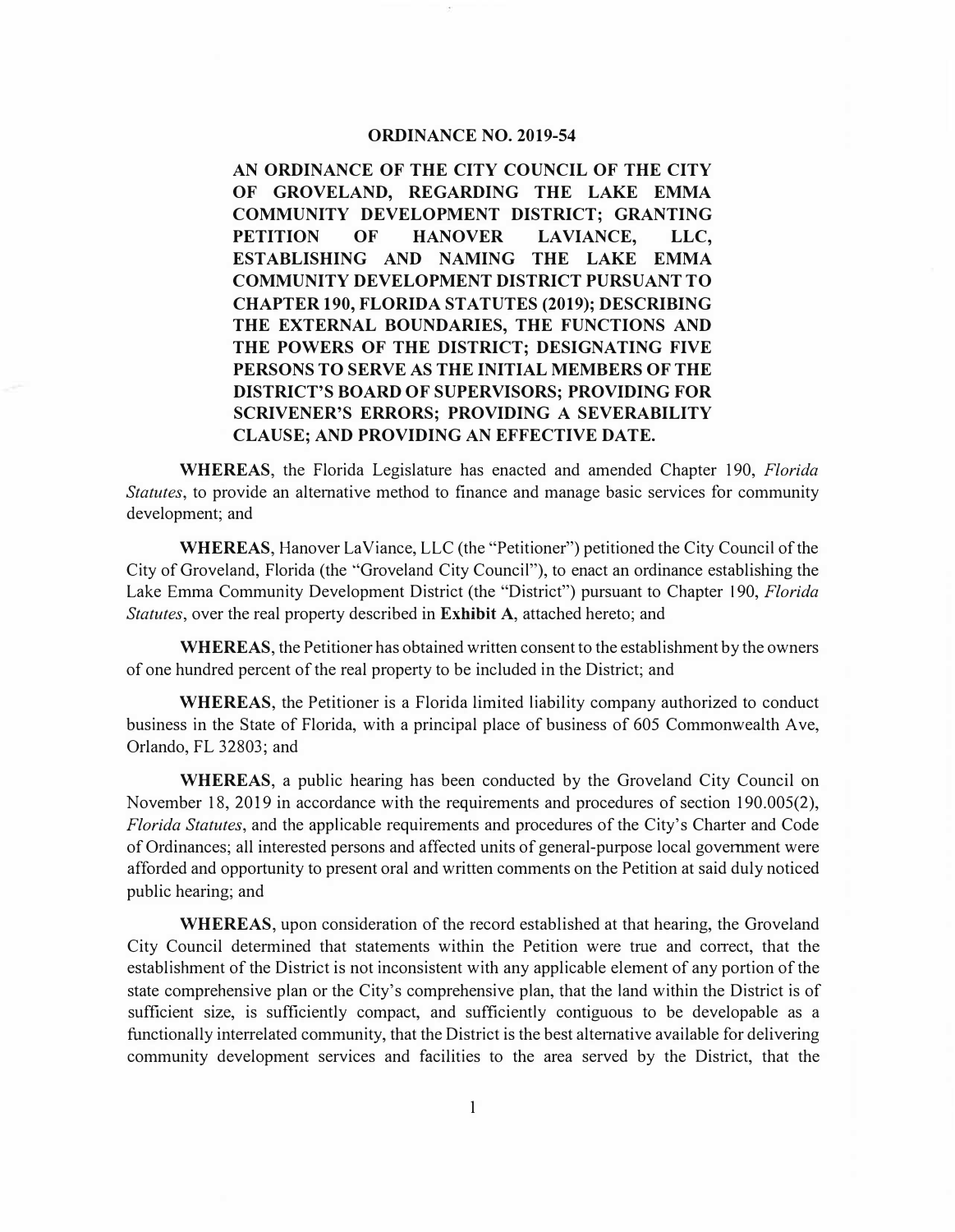**community development services and facilities of the District will not be incompatible with the capacity and uses of existing local and regional community development services and facilities, and that the area to be served by the District is amendable to separate special-district governance; and** 

**WHEREAS, establishment of the District will constitute a timely, efficient, effective, responsive, and economic way to deliver community development services in the area described, thereby providing a solution to the City's planning, management and financing needs for delivery of capital infrastructure therein without overburdening the City and its taxpayers; and** 

# **NOW, THEREFORE, BE IT ENACTED BY THE CITY COUNCIL OF THE CITY OF GROVELAND, FLORIDA, AS FOLLOWS:**

**SECTION 1. AUTHORITY. This ordinance is enacted in compliance with and pursuant**  to the Uniform Community Development District Act of 1980, Chapter 190, *Florida Statutes.* 

**SECTION 2. FINDINGS. The foregoing recitals and findings are true and correct and are**  incorporated herein, adopted, and made part hereof.

**SECTION 3. DISTRICT NAME. There is hereby created a community development district situated entirely within the incorporated boundaries of the City of Groveland, Florida, named the "Lake Emma Community Development District."** 

**SECTION 4. EXTERNAL BOUNDARIES OF THE DISTRICT. The external boundaries of the District are described in Exhibit A, attached hereto and incorporated by reference. The District, overall, contains 412.971 acres, more or less. There are no parcels within the external boundaries of the District that are to be excluded from the District.** 

**SECTION 5. FUNCTIONS AND POWERS. The District is limited to the performance of those general powers and functions as described in Chapter 190,** *Florida Statutes,* **and excluding special powers as set forth in s. 190.012,** *Florida Statutes.* **In the exercise of its powers, the District shall comply with all applicable governmental laws, rules, regulations and policies. The District shall not have any zoning or permitting powers governing land development or use of land.** 

**SECTION 6. BOARD OF SUPERVISORS. The five persons designated to serve as initial members of the District's Board of Supervisors are as follows:** 

| Name          | Address                                           |
|---------------|---------------------------------------------------|
| Anthony Iorio | 605 Commonwealth Avenue<br>Orlando, Florida 32803 |
| Jason Lonas   | 605 Commonwealth Avenue<br>Orlando, Florida 32803 |
| Doug Beasley  | 605 Commonwealth Avenue<br>Orlando, Florida 32803 |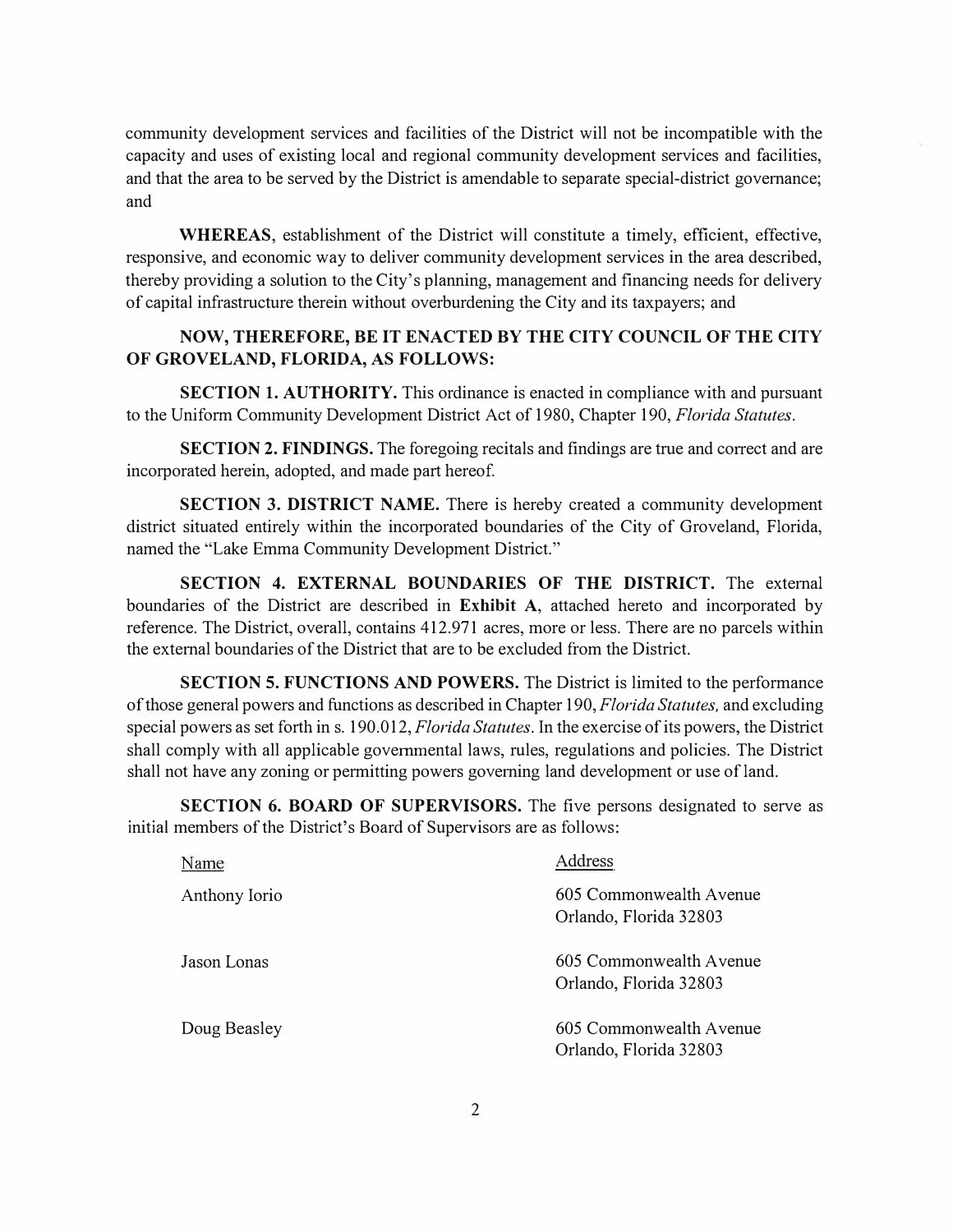| Brian Cipollone | 605 Commonwealth Avenue<br>Orlando, Florida 32803 |
|-----------------|---------------------------------------------------|
| Garison Clemens | 605 Commonwealth Avenue<br>Orlando, Florida 32803 |

**All the above-listed persons are residents of the State of Florida and citizens of the United States of America.** 

**SECTION 7. SCRIVENER'S ERROR. The City Attorney may correct scrivener's errors found in this ordinance by filing a corrected copy of the ordinance with the City Clerk and recording a corrected copy of the ordinance in the public records of Lake County, Florida.** 

**SECTION 8. SEVERABILITY. If any provision of this ordinance or its application to any person or circumstance is held invalid, the invalidity does not affect other provisions or applications of this ordinance which can be given effect without the invalid provision or application, and to this end the provisions of this ordinance are severable.** 

**SECTION 9. EFFECTIVE DATE. This ordinance is effective upon adoption.** 

**DONE, THE FIRST READING AND THE PUBLIC HEARING, by the City Council of the City of Groveland, Florida, at a regular meeting, November 18, 2019.** 

**DONE, THE PUBLIC NOTICES, in a newspaper of general circulation in the City of Groveland, Florida, by the Petitioner, commencing the 21st day of October, 2019, and running once each week for four consecutive weeks, ending on the 11th day of November, 2019.** 

*[remainder of page intentionally left blank]*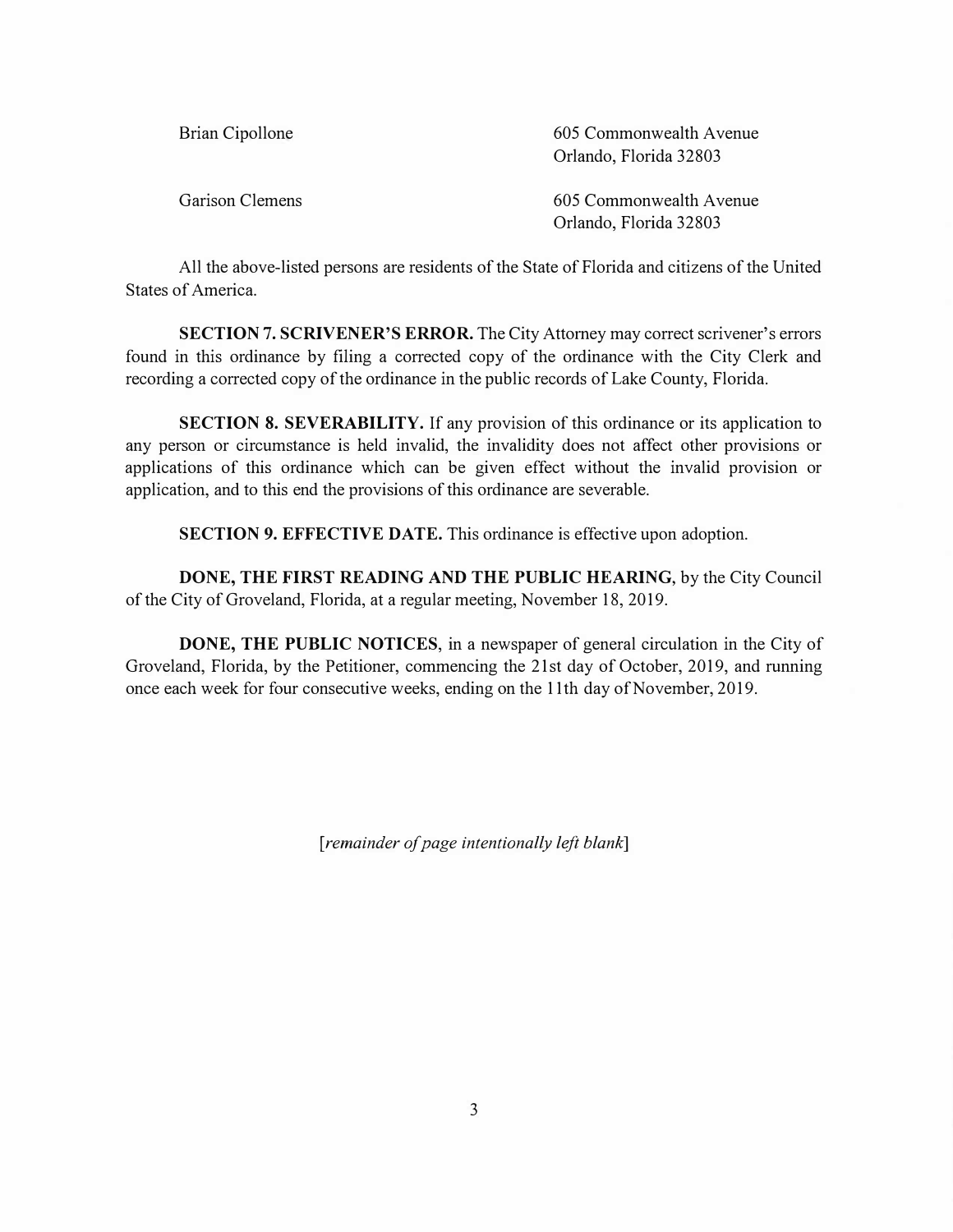**DONE, THE SECOND READING AND ENACTED ON FINAL PASSAGE, by an affirmative vote of a majority of a quorum present of the City Council of the City of Groveland, Florida, at a regular meeting, this 2nd day of December, 2019.** 

> **BY THE MAYOR OF THE CITY OF GROVELAND, FLORIDA:**

**Mayor** 

BY THE CLERK OF THE **NEIL OF THE CITY OF** D. FLORIDA: APPROVED AS TO FORM AND LEGALITY FOR THE USE AND RELIANCE OF THE

CITY OF GROVELAND, FLORIDA:

**City Attorney**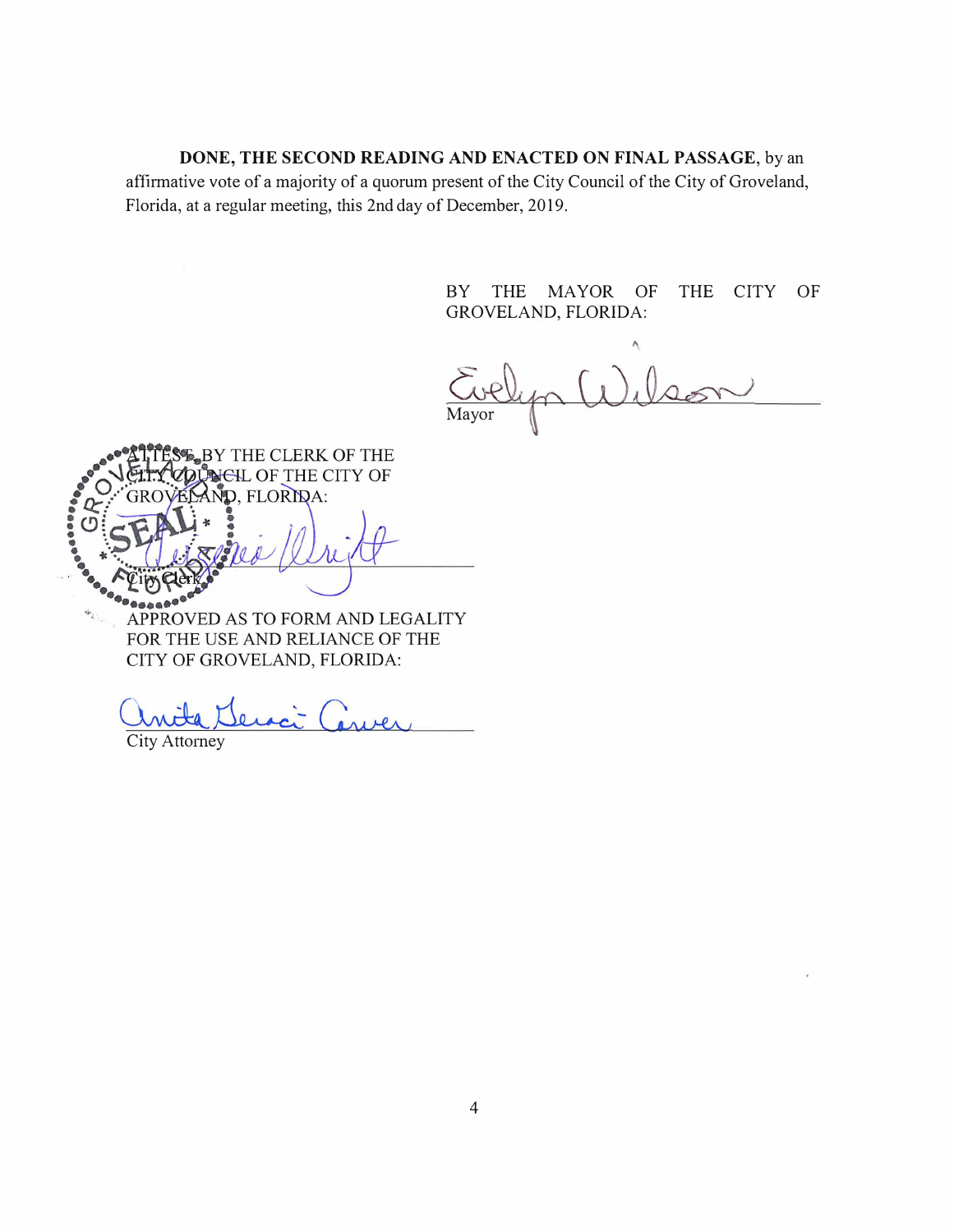#### **Exhibit A:**

# **LEGAL DESCRIPTION NORTH PARCEL**

**A PARCEL OF LAND LYING IN SECTION 31 & 32, TOWNSHIP 21 SOUTH, RANGE 25 EAST AND INCLUDING BLOCKS 133-136, 141-143, 149-152, INCLUDING UNOPEN STREETS OF TOWN PLAT OF VILLA CITY AS RECORDED IN PLAT BOOK 1, PAGE 31, PUBLIC RECORDS OF LAKE COUNTY, FLORIDA, BEING DESCRIBED AS FOLLOWS:** 

**COMMENCE AT THE NORTHWEST CORNER OF THE SOUTHEAST QUARTER, OF THE NORTHEAST QUARTER OF SAID SECTION 31 FOR A POINT OF BEGINNING; THENCE RUN SOUTH 89**° **52'55" EAST, ALONG THE NORTH LINE THE SOUTHEAST QUARTER, OF THE NORTHEAST QUARTER OF SAID SECTION 31, A DISTANCE OF 1334.43 FEET TO THE NORTHEAST CORNER OF THE SOUTHEAST QUARTER, OF THE NORTHEAST QUARTER OF SAID SECTION 31; THENCE RUN SOUTH 89**° **44'08" EAST, ALONG THE NORTH LINE OF THE SOUTHWEST QUARTER OF THE NORTHWEST QUARTER OF SAID SECTION 32, A DISTANCE OF 1321.70 FEET TO THE NORTHEAST CORNER OF THE SOUTHWEST QUARTER OF THE NORTHWEST QUARTER OF SAID SECTION 32; THENCE RUN SOUTH 00**° **17'36" WEST, ALONG THE EAST LINE OF THE SOUTHWEST QUARTER OF THE NORTHWEST QUARTER OF SAID SECTION 32, A DISTANCE OF 1328.52 FEET TO THE SOUTHEAST CORNER OF THE SOUTHWEST QUARTER OF THE NORTHWEST QUARTER OF SAID SECTION 32; THENCE RUN SOUTH 89**° **43'43" EAST, ALONG THE NORTH LINE OF THE NORTHEAST QUARTER OF THE SOUTHWEST QUARTER OF SAID SECTION 32, A DISTANCE 330.72 FEET TO THE NORTHEAST CORNER OF THE WEST HALF OF THE WEST HALF OF THE NORTHEAST QUARTER OF THE SOUTHWEST QUARTER OF SAID SECTION 32; THENCE DEPARTING SAID NORTH LINE RUN SOUTH 00**°**16'51" WEST, ALONG THE EAST LINE OF THE WEST HALF OF THE WEST HALF OF THE NORTHEAST QUARTER OF THE SOUTHWEST QUARTER OF SAID SECTION 32, A DISTANCE OF 1307 .33 FEET TO THE NORTH RIGHT-OF-W A Y OF LAKE EMMA ROAD; THENCE RUN THE FOLLOWING 7 COURSES ALONG**  SAID NORTH RIGHT-OF-WAY LINE: NORTH 89°47'25" WEST, 1655.08 FEET, **NORTH 89**° **47'25**<sup>1</sup> 1.39 FEET. **49'46**<sup>11</sup>**WEST, 840.48 FEET, NORTH 00**° **05'25**<sup>11</sup>**EAST, 8.60 FEET TO A POINT ON A NON-TANGENT CURVE CONCAVE SOUTHEASTERLY; THENCE RUN SOUTHWESTERLY, ALONG SAID NON-**TANGENT CURVE HAVING A RADIUS OF 889.64 FEET, A CENTRAL ANGLE OF 16°01'39", AN ARC LENGTH OF 248.86 FEET, A CHORD LENGTH OF 248.05 FEET, AND **A CHORD BEARING OF SOUTH 82**°**04'35**<sup>11</sup>**WEST TO A POINT OF REVERSE CURVATURE OF A CURVE CONCAVE NORTHERLY, THENCE RUN WESTERLY ALONG SAID CURVE HAVING A RADIUS OF 475.24 FEET, A CENTRAL ANGLE OF 27**° **21'21**<sup>11</sup> , **AN ARC LENGTH OF 226.90 FEET, A CHORD LENGTH OF 224.75 FEET, AND A CHORD BEARING OF SOUTH 87**° **44'26" WEST TO THE POINT OF TANGENCY; THENCE RUN NORTH 78**°**34'53" WEST, 24.69 FEET TO THE WEST LINE OF THE NORTHEAST QUARTER OF THE SOUTHEAST QUARTER OF AFORESAID SECTION 31; THENCE RUN NORTH 00**° **22'55" EAST, ALONG SAID WEST LINE, 1338.38 FEET TO THE**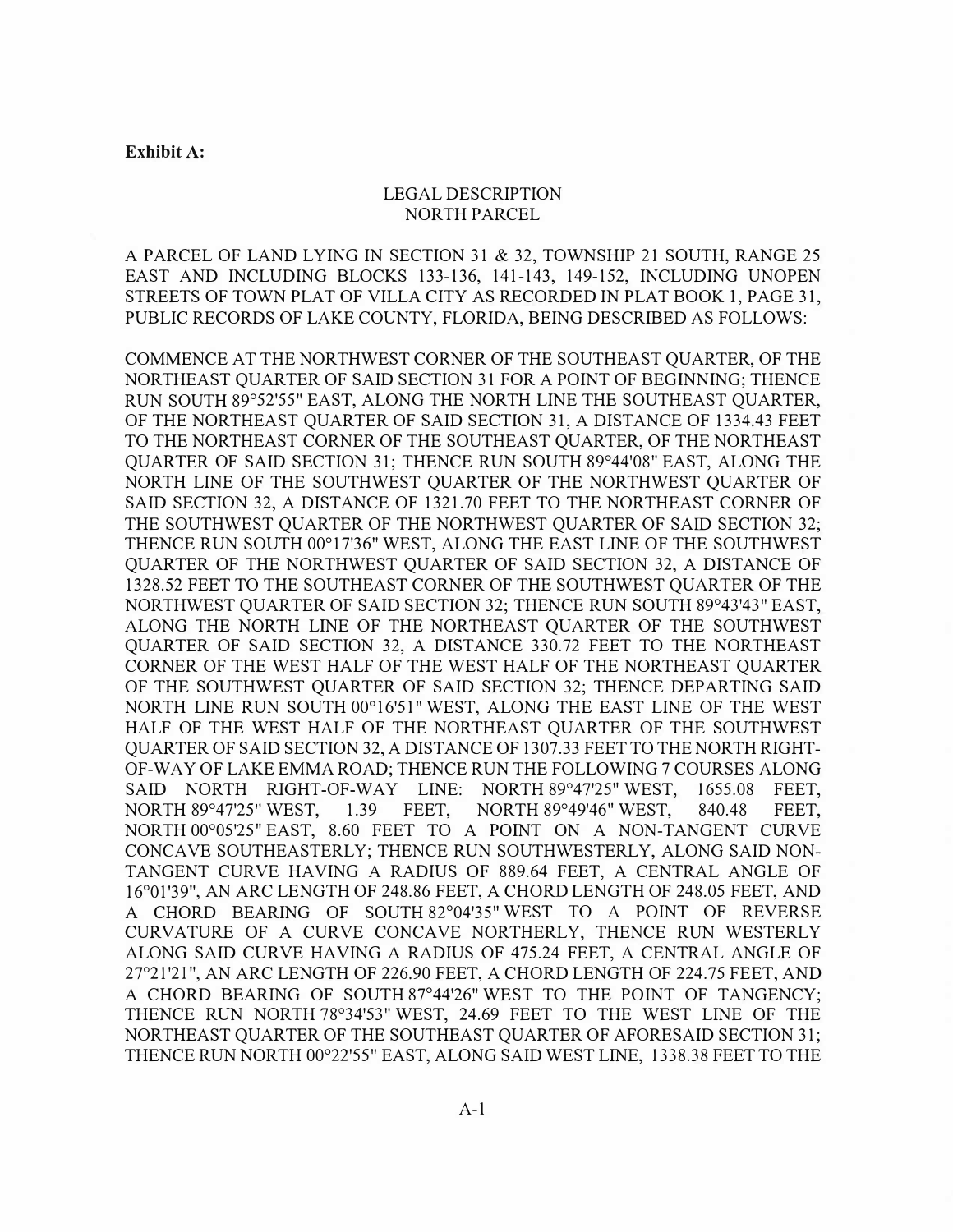**SOUTHEAST CORNER OF THE SOUTHEAST QUARTER OF THE NORTHEAST QUARTER OF SAID SECTION 31; THENCE RUN NORTH 00**° **22'54" EAST, ALONG THE WEST LINE OF THE SOUTHEAST QUARTER OF THE NORTHEAST QUARTER OF SAID SECTION 31, A DISTANCE OF 1328.93 FEET TO THE POINT OF BEGINNING.** 

**THE ABOVE DESCRIBED PARCEL OF LAND LIES IN LAKE COUNTY, FLORIDA AND CONTAINS 171.082 ACRES MORE OR LESS.** 

# **LEGAL DESCRIPTION SOUTH PARCEL**

**A PARCEL OF LAND LYING IN SECTION 31 & 32, TOWNSHIP 21 SOUTH, RANGE 25 EAST AND SECTION 6, TOWNSHIP 22 SOUTH, RANGE 25 EAST BEING DESCRIBED AS FOLLOWS:** 

**COMMENCE AT THE INTERSECTION OF THE WESTERLY RIGHT-OF-WAY OF STATE 19 (FORMERLY KNOWN AS STATE ROAD 459) HAVE A 100' RIGHT-OF-WAY WIDTH PER FLORIDA DEPARTMENT RIGHT-OF-WAY MAP PROJECT 1109 AND THE EAST OF THE NORTHEAST QUARTER OF SAID SECTION 6; THENCE RUN NORTH 00**° **40'25" WEST, ALONG SAID EAST LINE 120.72 FEET; THENCE DEPARTING SAID EAST LINE RUN NORTH 89**° **52'46" WEST, 893.34 FEET; THENCE RUN NORTH 00**° **22'16" EAST, 40.02 FEET; THENCE RUN NORTH 89**° **56'54" WEST, 520.33 FEET TO THE EDGE OF WATER OF LAKE LUCY; THENCE RUN THE FOLLOWING 4 COURSES ALONG THE EDGE OF WATER OF LAKE LUCY, SOUTH 19**° **45'14" EAST, 18.72 FEET; SOUTH 33**°**48'16" EAST, 27.48 FEET; SOUTH 34**° **30'36" EAST, 30.00 FEET; SOUTH 20**°**50'14" EAST, 46.72 FEET TO THE EAST LINE OF THE WEST HALF OF SAID SECTION 6; THENCE SOUTH 00**° **22'37" WEST, ALONG SAID EAST LINE, 225.02 FEET TO THE SOUTH LINE THE NORTHEAST QUARTER OF SAID SECTION 6; THE RUN NORTH 89**° **52'57" WEST, ALONG SAID SOUTH LINE 1323.74 FEET TO THE WEST LINE OF SAID NORTHEAST QUARTER; THENCE RUN NORTH 00**° **28'03" EAST, ALONG SAID WEST LINE, 1177.68 FEET TO THE NORTH LINE OF THE SOUTHWEST QUARTER OF**  SAID SECTION 6; THENCE RUN THENCE DEPARTING SAID WEST LINE, RUN **SOUTH 89**° **52'10" EAST, ALONG SAID NORTH LINE 851.56 FEET; THENCE RUN NORTH 00**° **40'25" WEST, 1176.78 FEET TO THE SOUTH LINE OF THE TOWN PLAT OF VILLA CITY, ACCORDING TO THE PLAT THEREOF AS RECORDED IN PLAT BOOK 1, PAGE 31, PUBLIC RECORDS OF LAKE COUNTY, FLORIDA; THENCE RUN SOUTH 89**°**48'47" EAST, ALONG SAID SOUTH LINE, 667.87 FEET TO THE EAST LINE OF SAID PLAT OF VILLA CITY, THENCE RUN NORTH 00**° **22'55" EAST, ALONG SAID EAST LINE, 1277.34 FEET TO THE SOUTH RIGHT-OF-WAY LINE OF LAKE EMMA ROAD; THENCE RUN THE FOLLOWING 8 COURSES ALONG SAID SOUTH RIGHT-OF-WAY LINE: SOUTH 78**° **34'53" EAST, 14.94 FEET TO THE POINT OF CURVATURE OF A CURVE CONCAVE NORTHERLY, THENCE RUN EASTERLY ALONG SAID CURVE HAVING A RADIUS OF 525.24 FEET, A CENTRAL ANGLE OF 27**° **21 '21 ", AN ARC LENGTH OF 250.77 FEET, A CHORD LENGTH OF 248.40 FEET, AND A CHORD BEARING OF NORTH 87**° **44'26" EAST TO A POINT OF REVERSE CURVATURE OF A CURVE CONCA VE SOUTHEASTERLY;**